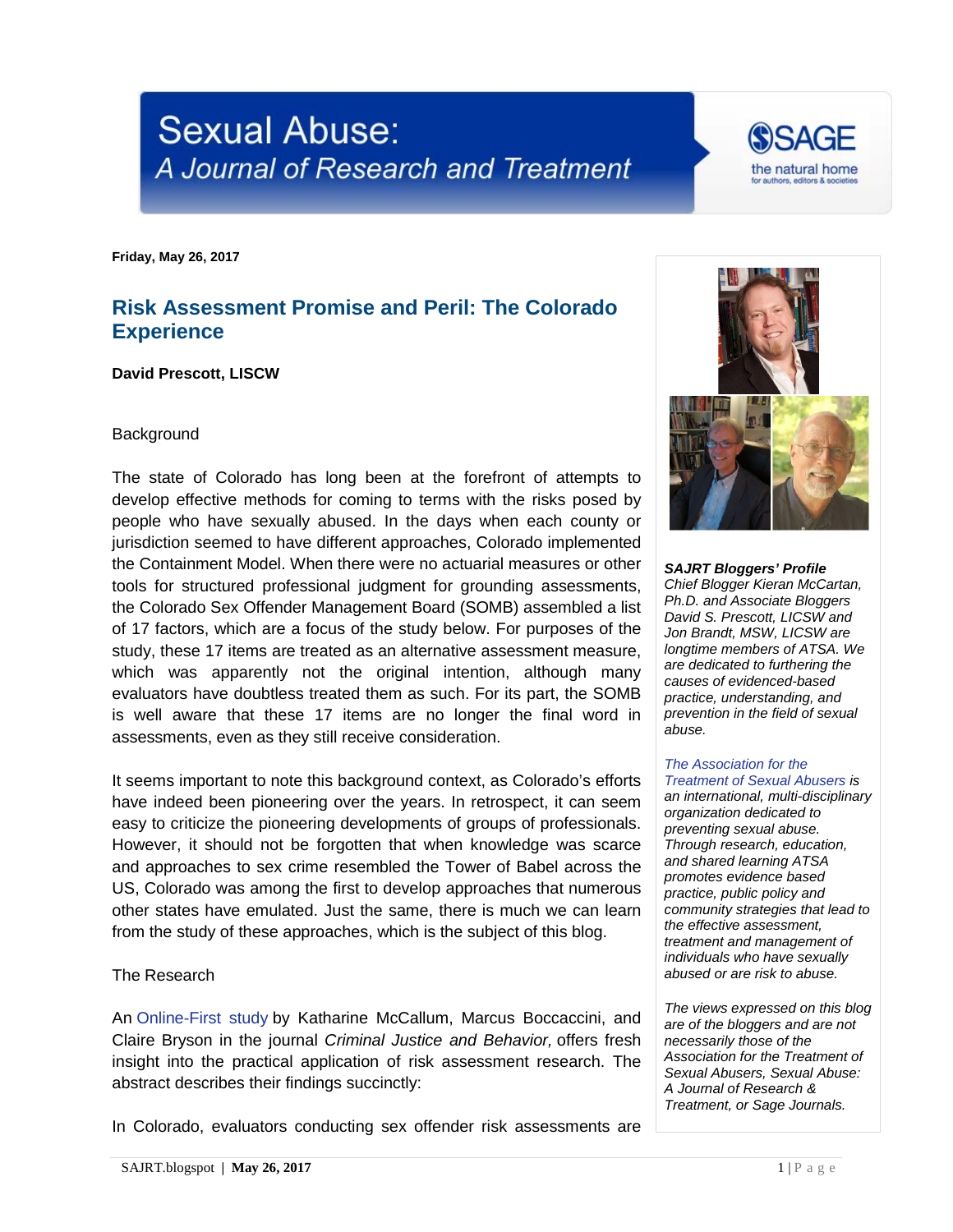required to assess 17 risk factors specified by the state's Sex Offender Management Board (SOMB), in addition to scoring actuarial risk assessment instruments. This study examined the association between instrument scores, the 17 SOMB risk factors, and evaluator opinions concerning risk and need for containment in 302 Colorado cases. Evaluators' ratings of risk indicated by noninstrument factors were often higher than their ratings of risk indicated by instrument results, but only their ratings of noninstrument factors were independently predictive of containment recommendations. Several of the most influential noninstrument factors (e.g., denial, treatment motivation) have been described by researchers as potentially misleading because they are not predictive of future offending. Findings highlight the need for more studies examining the validity of what risk assessment evaluators actually do, as opposed to what researchers think they should do.

This is not the first study finding that professionals often over-estimate risk across a range of conditions. The authors provide an eye-opening literature review, and Dr. Boccaccini has elsewhere found that the results of evaluations are often swayed according to who is paying for the service. For a context in which evaluators consider 17 items originally developed by the SOMB as a part of their evaluations over and above the far more scientifically proven actuarial measures, it is not surprising that evaluators would give extra weight to the SOMB measure and the items within it. In reading the study, several points become clear:

First, the evaluators in Colorado seem to face a difficult assignment, having historically assessed risk using items shown in research to have no predictive utility. What is the evidence-based assessor to do? Among the most heavily weighted items in the SOMB measure are defensiveness, psychopathology, and level of empathy, which are [famously not associated with risk](https://www.researchgate.net/publication/13701423_Predicting_relapse_A_meta-analysis_of_sexual_offender_recidivism_studies_Journal_of_Consulting_and_Clinical_Psychology_66_348-362) (and therefore with summary risk ratings), but are very likely strong responsivity factors to consider. This leads to questions as to what kinds of risk is actually being assessed, risk for sexual re-offense or risk for problematic adjustment to the conditions of community supervision. If it is the latter, perhaps the findings in this study might be more understandable – even appropriate – if the SOMB tool became more of a measure of risk, need, and responsivity? In this way, risk for sexual re-offense would be evaluated as a first hurdle, with treatment needs and the ability of the examinee to respond to treatment as the second and third hurdles of a more comprehensive assessment. Whatever the case, this study suggests that many evaluators were not pursuing evidence-based approaches in making recommendations related to detention; this should be of concern to anyone interested in effective policy and human rights.

Adding to the complexity of the task, many of the SOMB items most considered in evaluations seem to overlap with items in actuarial scales such as Static-99r, the VRAG, and SORAG. Examples include criminal history, offense history and victim choice, and the nature of the person's social support system. All of these lead to questions about conceptual double-dipping; how many times does one review criminal history before assessment results become skewed?

At the risk of appearing to be a Pollyanna, it is at least encouraging to see as much use of empirically validated measures as there is. It wasn't [that long ago](https://www.ncbi.nlm.nih.gov/pubmed/11501440) that risk was assessed with little structure in the process and low accountability for the examiner (e.g., even including the physical attractiveness of the examinee). Although these findings point to much hard work ahead for professionals and policymakers alike, we can at least take heart that our methods have improved in many jurisdictions.

Just the same, the apparent conflation of responsivity and risk factors should cause any professional or lawmaker to be concerned. This comes along with the persistent overestimation of risk, and the means by which conclusions take shape. Further, as Boccaccini's other research has shown, biases